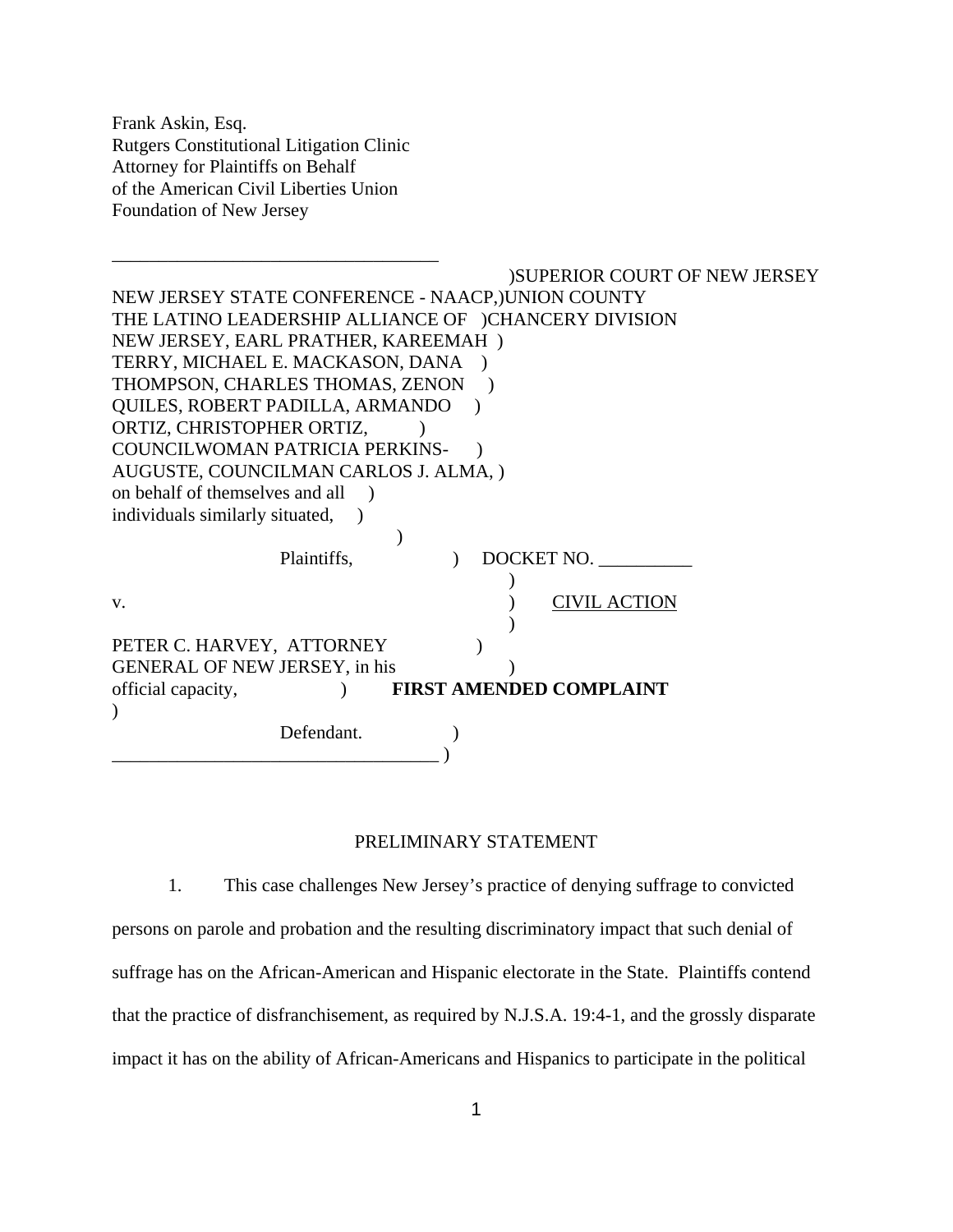process and to elect candidates of their choice to public office violates the Equal Protection of the laws guaranteed by the Constitution of New Jersey.

Although the New Jersey Constitution, Art. II §7, authorizes the State Legislature to deny the vote to persons convicted of a crime, that provision may not sanction the denial of equal protection of the laws or the denial to minority communities of the right of equal political participation in the absence of a compelling governmental justification. Since public policy favors the rehabilitation of ex-offenders and the facilitation of their re-entry and re-integration into society, the State of New Jersey cannot demonstrate a sound, let alone, compelling interest in enacting N.J.S.A. 19:4-1 to disfranchise persons on parole and probation.

2. Disfranchisement of persons on parole and probation provides no public benefit, but instead undercuts a well-established purpose of the State's correctional system that frames probation and parole practices.

### **PARTIES**

3. Plaintiff New Jersey State Conference, NAACP, (hereinafter State NAACP) is an unincorporated, nonprofit affiliate of the national NAACP. Keith Jones is New Jersey president. The NAACP is a voluntary association committed to the improvement of the status of minority groups, the elimination of discriminatory practices and the achievement of civil rights. The NAACP, founded in 1909, seeks to ensure political, educational, social, and economic equality of minority group citizens in the United States. As the oldest and largest civil rights organization in the United States, the NAACP has a long history of involvement in protecting the voting rights of African Americans and challenging racial discrimination. The disfranchisement of exfelons on parole and probation impacts particularly harshly on the voting rights of black men, who constitute a significantly disproportionate percentage of prison inmates and released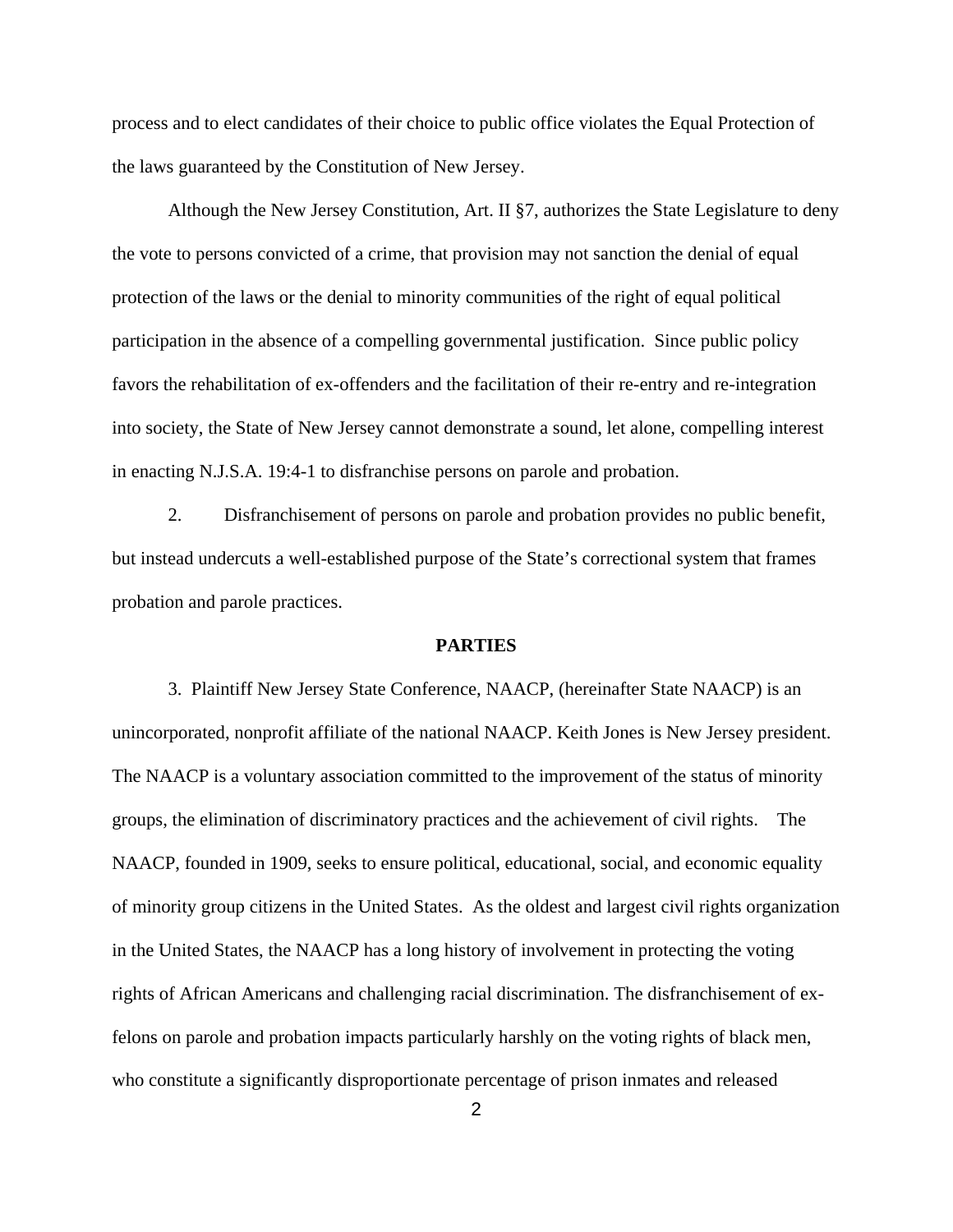prisoners in New Jersey. The State NAACP brings this action on behalf of its members who are released felons who want to register to vote but are unable to do so under the current law, and on behalf of the entire African American community of New Jersey, whose ability to participate equally in the political process and to elect to public office candidates of their choice is hampered by the impact of the law.

4. Plaintiff Latino Leadership Alliance of New Jersey (hereinafter "LLA"), is a voluntary association whose purpose is to improve the status of Hispanic/Latino Americans, in part by working to end discriminatory practices. A part of its mission is the election of candidates, both Hispanic and non-Hispanic, with a demonstrated track record of support for issues that matter to Hispanics. The LLA has local affiliation in Union County and throughout New Jersey.

5. Plaintiff EARL PRATHER, who resides in Elizabeth, New Jersey, is an African-American of lawful voting age, a citizen of the United States and a legal resident of New Jersey. He is currently on parole, and thus pursuant to N.J.S.A. 19:4-1(8), is not entitled to vote. Mr. Prather has been on parole since his release in 2003 from East Jersey State Prison, where he served two and a half years on a domestic violence conviction. He is scheduled to remain on parole until 2006. He is employed as a produce clerk in a supermarket in Elizabeth, New Jersey. He desires to vote so that he can help change things by electing public officials who will represent community interests.

6. Plaintiff KAREEMAH TERRY, who resides in Newark, New Jersey, is an African-American of lawful voting age, a citizen of the United States and a legal resident of New Jersey. She is currently on parole and thus pursuant to N.J.S.A. 19:4-1(8), is not entitled to vote. Ms. Terry has been on parole since her release from Edna Mahan Correctional Facility in May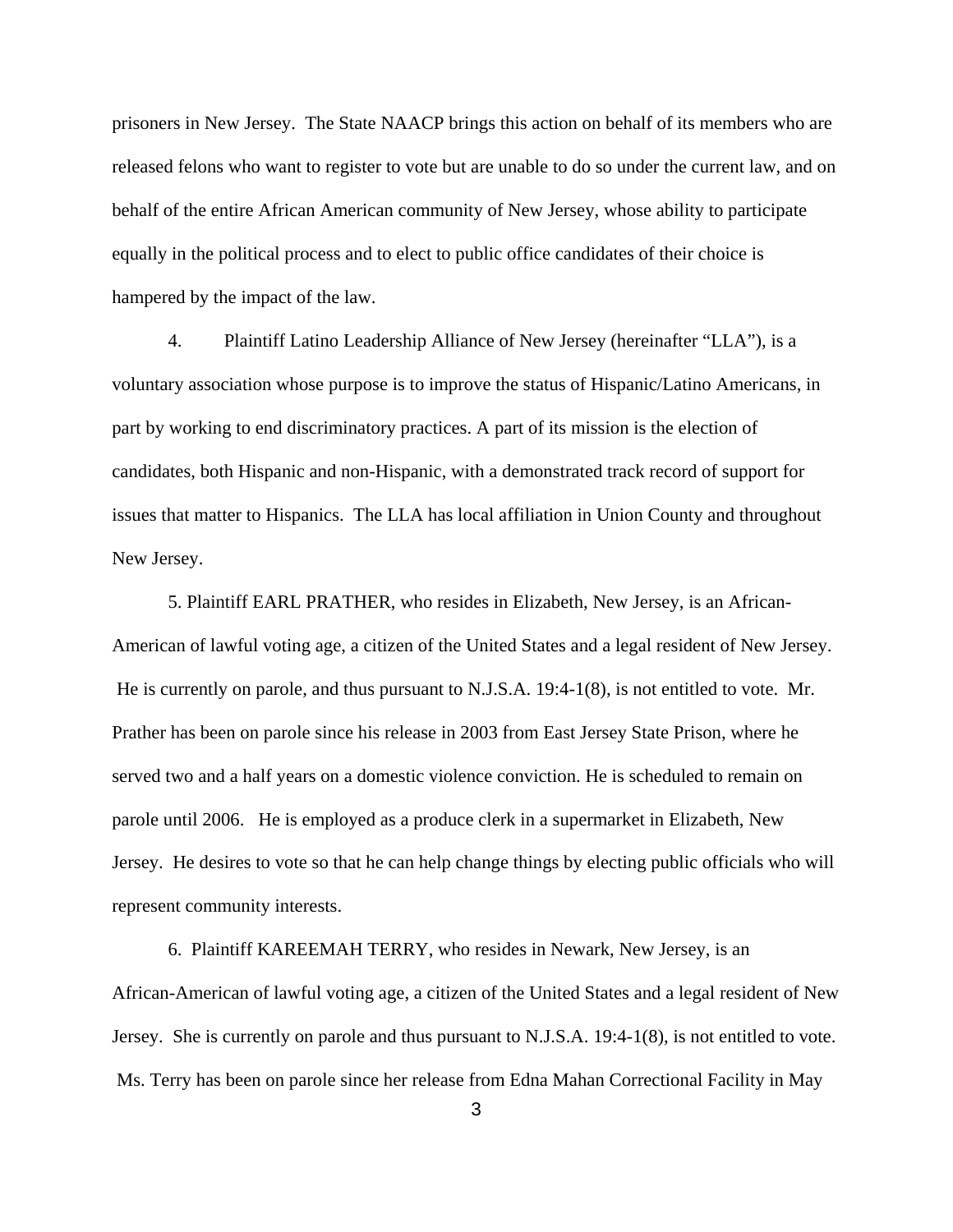1999, and will remain on parole until 2004. She is a law-abiding citizen, employed as a front-end supervisor at a chain supermarket for the last three and a half years. Ms. Terry is a single mother, raising three children, the oldest of whom is twelve and attends public school. She states that she seeks the right to vote because almost everyone she knows is allowed to, and she also wants to voice her opinion on how things are run. Reenfranchisement would allow her, among other things, to participate and have a say in her child's education at the most local level – by voting for members of the Board of Education.

 7. Plaintiff MICHAEL ERIC MACKASON, who resides at in Newark, New Jersey, is an African-American of lawful voting age, a citizen of the United States and a legal resident of New Jersey. He is currently on parole and thus pursuant to N.J.S.A. 19:4-1(8), is not entitled to vote. Mr. Mackason has been on parole since his release from South Woods Correctional Facility in 2000, and will remain on parole until 2008. He is a law-abiding citizen, employed as a computer literacy instructor by Essex Community College and has also worked as a caseworker with the American Friends Service Committee. Mr. Mackason is seeking the right to vote because he would like to more fully participate in the political system, and address current and proposed legislation on issues which he believes need more vocal support than they presently receive. Reenfranchisement would permit Mr. Mackason to share his support and dissent on issues which he feels strongly about through the voting process.

8. Plaintiff DANA THOMPSON, who resides at in Piscataway, New Jersey, is an African-American of lawful voting age, a citizen of the United States, and a legal resident of New Jersey. He is currently on probation and thus under New Jersey statute N.J.S.A. 19:4-1(8) is not entitled to vote. Mr. Thompson was sentenced in 2001 to three concurrent sentences of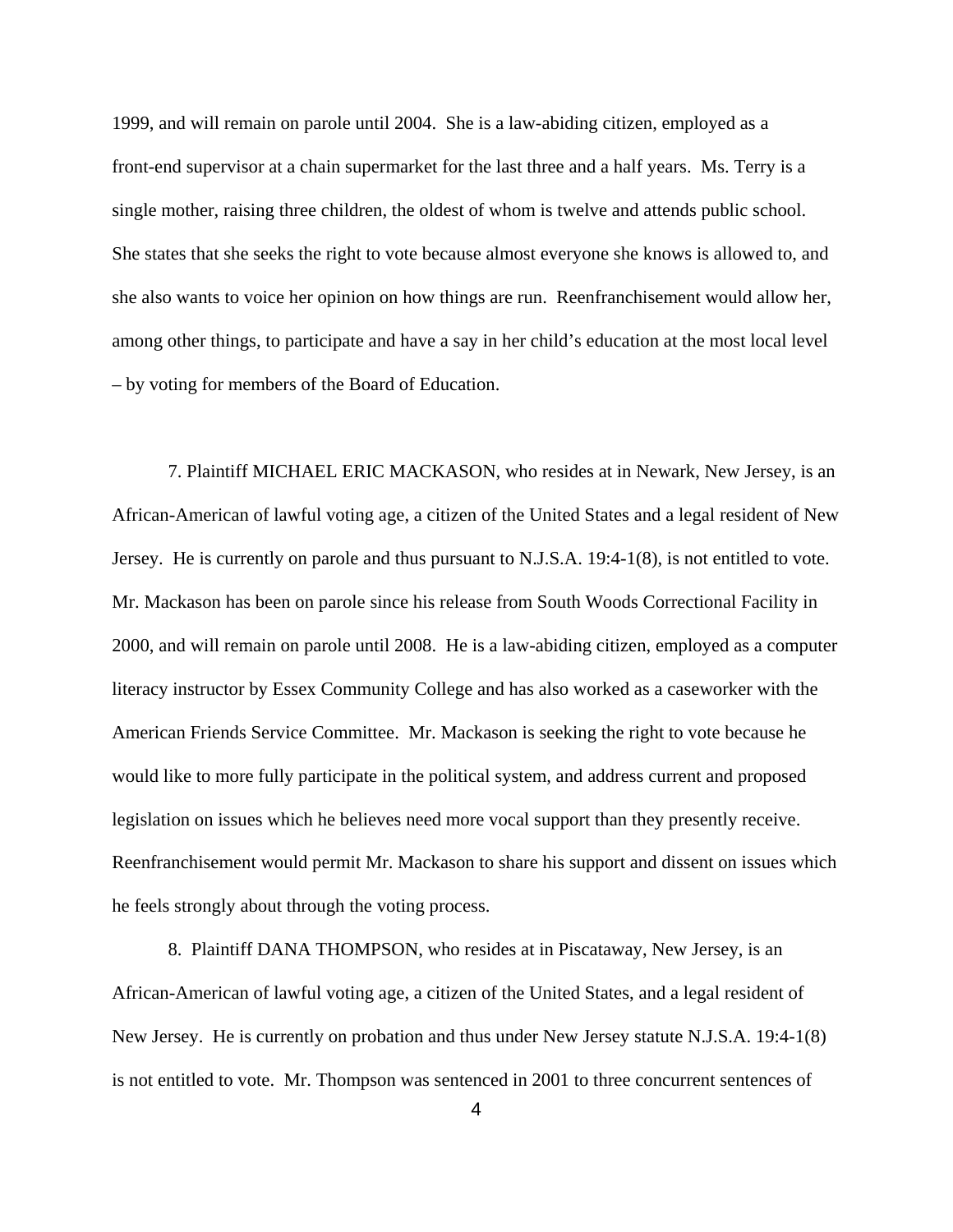364 days and placed on three years probation as a result of conviction for possession of a controlled dangerous substance and leaving the scene of an accident. He had previously served a total of six years in Annandale on two separate occasions. He is gainfully employed as the sole proprietor of his own construction company in Piscataway. He is also working to establish a halfway house to serve ex-offenders. He is active in organizations devoted to the rehabilitation of ex-offenders, and is most interested in participating in the electoral process to help reform the criminal justice system and to aid the rehabilitation of ex-offenders.

9. Plaintiff CHARLES THOMAS, who, prior to a legal name change was Charles Allen, resides at in Pennsauken, NJ 08110. He is an African-American of lawful voting age, a citizen of the United States and a legal resident of the state of New Jersey. Mr. Thomas is currently serving parole and thus pursuant to N.J.S.A. 19:4-1(8), is not entitled to vote. Mr. Thomas has been on parole from a life sentence since his release from both the Trenton and Rahway Prison in 2000. Mr. Thomas was 18 years old at the time of the crime, and is on life-time parole. Thus, he was never eligible to vote, and, pursuant to his statue, he never will be. He is a law-abiding citizen, employed as a treatment coordinator for Volunteers of America, an organization based in Camden, N.J. Mr. Thomas seeks the right to vote because, as a home owner, as a taxpayer, and as a member of the community, he believes in no taxation without representation. Reenfranchisement would allow Mr. Thomas to share his opinion on issues about which he believes he should be concerned about as both a community member and father, such as how the local school is being managed.

10. Plaintiff ZENON QUILES, who resides in Montclair, New Jersey, is an Hispanic of Puerto Rican heritage, is of lawful voting age, a citizen of the United States, and a legal resident of New Jersey. He is currently on parole and thus under New Jersey Statute N.J.S.A.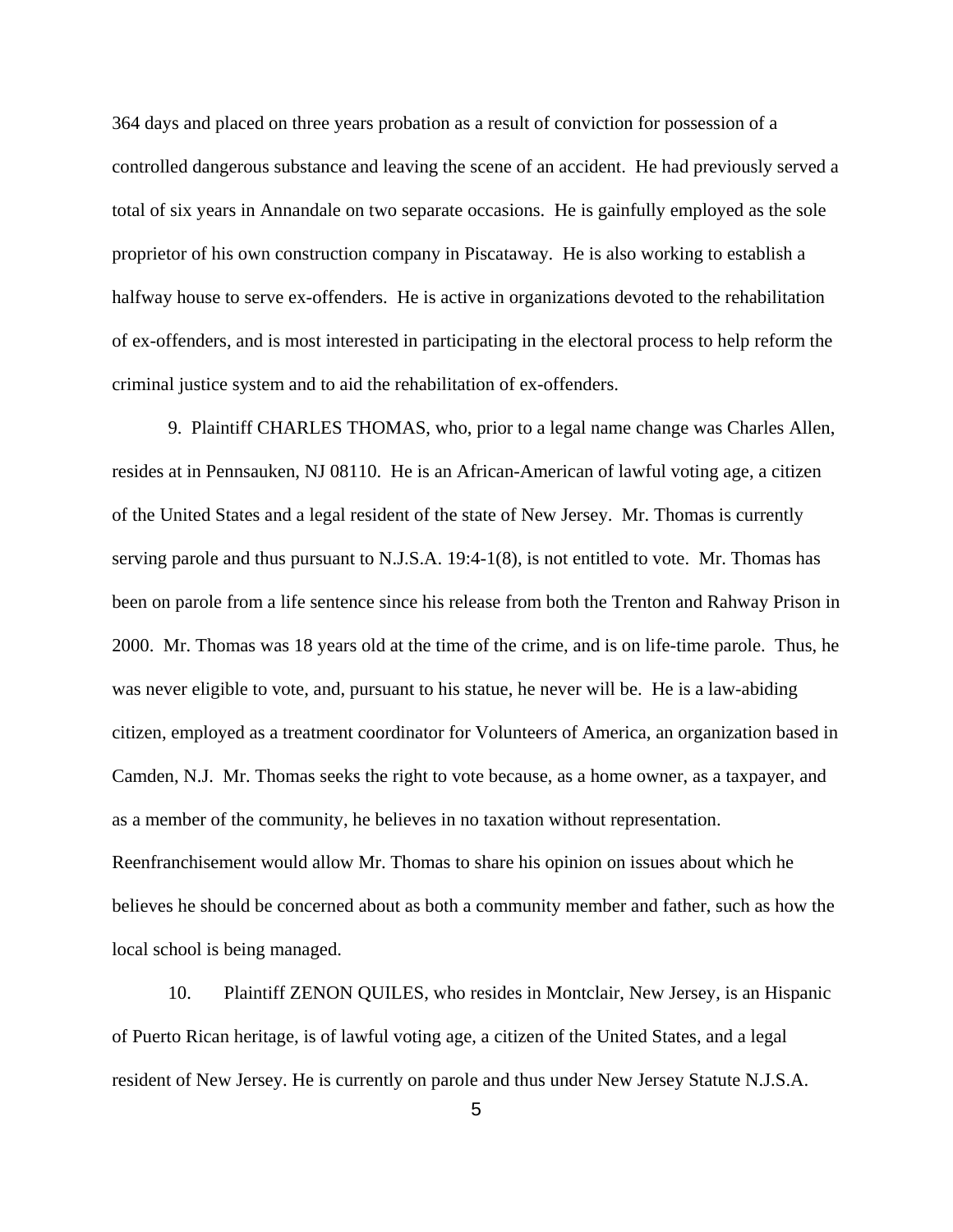19:4-1(8) is not entitled to vote. Mr. Quiles was convicted in 2001 for violation of statutes governing sale and possession of a controlled dangerous substance. He was sentenced to four years in jail, and served approximately one year at South Woods State Prison. He is on parole until March 30, 2004. He is self-employed as the proprietor of a house cleaning and organizing business. Mr. Quiles has two children of his own and two step-children who live with him in Montclair. He is active in his children's schools and is a member of Montclair Million Men, which provides food and other assistance to seniors and the homebound. He volunteers one day a month at the Seth-Boyden Center in Newark, operated by the State Division of Parole, assisting the rehabilitation and reentry of parolees. Prior to conviction, Mr. Quiles was a registered voter in New Jersey and voted in both Asbury Park and Newark. He is active in various civic activities in Montclair, and is particularly concerned about efforts to have Montclair secede from Essex County and to convert the former Walnut Street firehouse into a youth center. He is frustrated by his inability to participate in the election of local officials who have power over such decisions. He believes that "voting helps people feel better about themselves."

11. Plaintiff ROBERT PADILLA, who resides in Newark, New Jersey, is an Hispanic of Puerto Rican heritage, is of lawful voting age, a citizen of the United States, and a legal resident of New Jersey. He is currently on probation as a result of a 2001 conviction for receiving stolen property for which he was sentenced to five years probation. He sought to register to vote last year and was told he was not eligible pursuant to N.J.S.A. 19:4-1. Mr. Padilla actively volunteers in local election campaigns in Newark, working for candidates for City Council and County Freeholder. He was formerly registered to vote in Elizabeth, New Jersey, and voted in the 1992 presidential election. Mr. Padilla is employed as a counselor for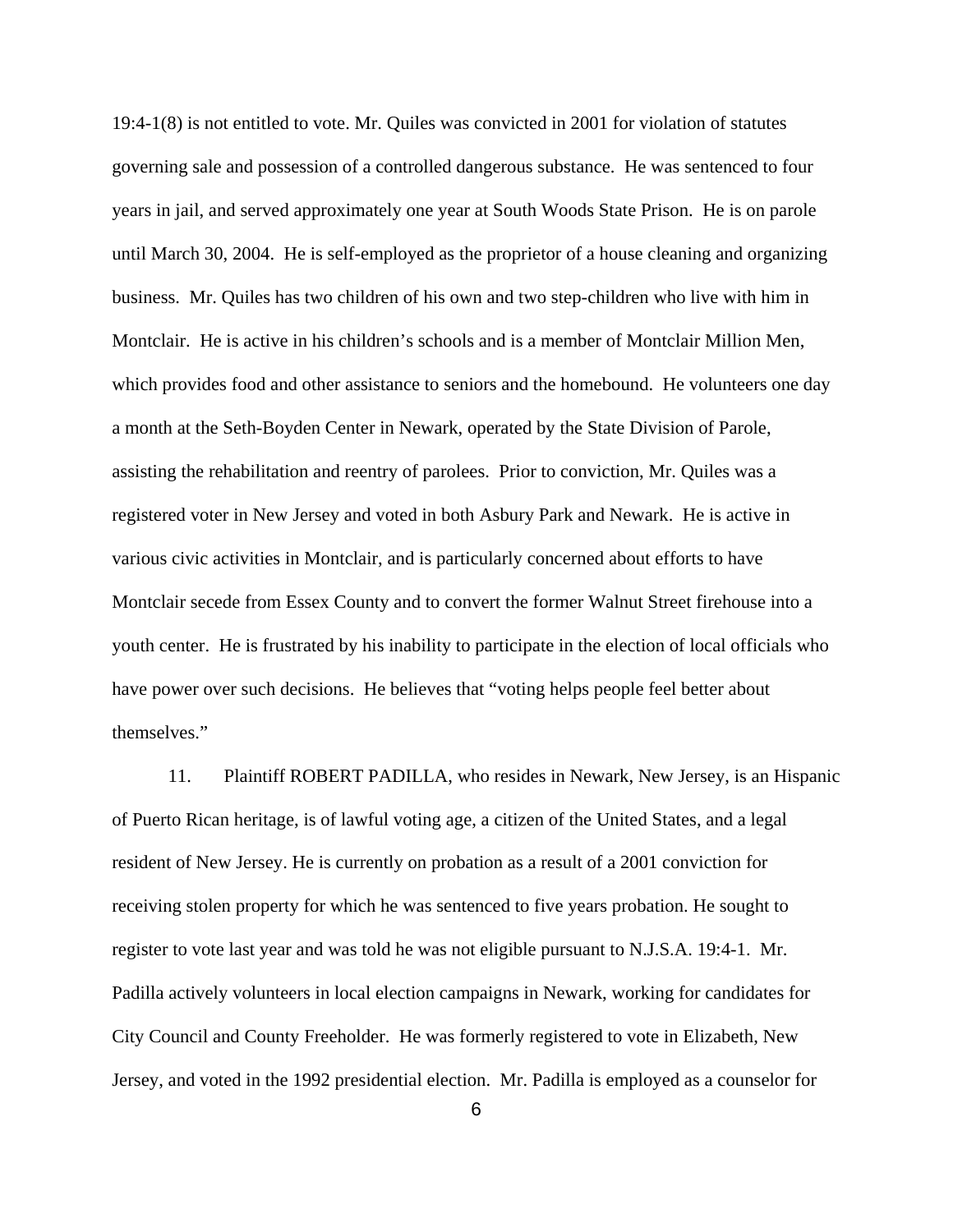the Hogar Crea rehabilitation center.

12. Plaintiff ARMANDO ORTIZ, who resides in New Brunswick, New Jersey, is an Hispanic of Puerto Rican heritage, is of lawful voting age, a citizen of the United States and a legal resident of New Jersey. He was released from the Middlesex County Correctional Center in February 2003 after serving one year of a sentence for burglary and is on probation for five additional years, and is thus ineligible to vote pursuant to N.J.S.A. 19:4-1. He has a 6-year-old son. Mr. Ortiz is employed by a contracting company in New Brunswick. He has recently started to learn about public affairs and is especially concerned about the war in Iraq. He would like to be able to participate in the political process through which such decisions are made.

13. Plaintiff CHRISTOPHER ORTIZ, who resides in Newark, New Jersey, is an Hispanic of Puerto Rican descent, of lawful voting age, a citizen of the United States, and a legal resident of New Jersey. He is currently on probation and thus under New Jersey statute N.J.S.A. 19:4-1(8) is not entitled to vote. Mr. Ortiz was convicted for three burglaries and a drug charge for which was sentenced to serve five years. He is currently on parole following drug and burglary charges, and will finish the parole period in 2006. Mr. Ortiz is attempting to find gainful employment, and is receiving assistance from the Hogar Crea rehabilitation center in Newark. Mr. Ortiz had just turned eighteen when he was convicted, thus he never had the opportunity to register to vote. Mr. Ortiz explains that he is trying to turn his life around, and being disfranchised denies him the right to be a full-fledged member of the community. This leaves him feeling left out.

14. Plaintiff PATRICIA PERKINS-AUGUSTE is an African-American citizen of voting age actively involved in electoral and civic affairs in Union County, New Jersey. She is a member of the Elizabeth City Council and has a strong interest in increasing voter registration

7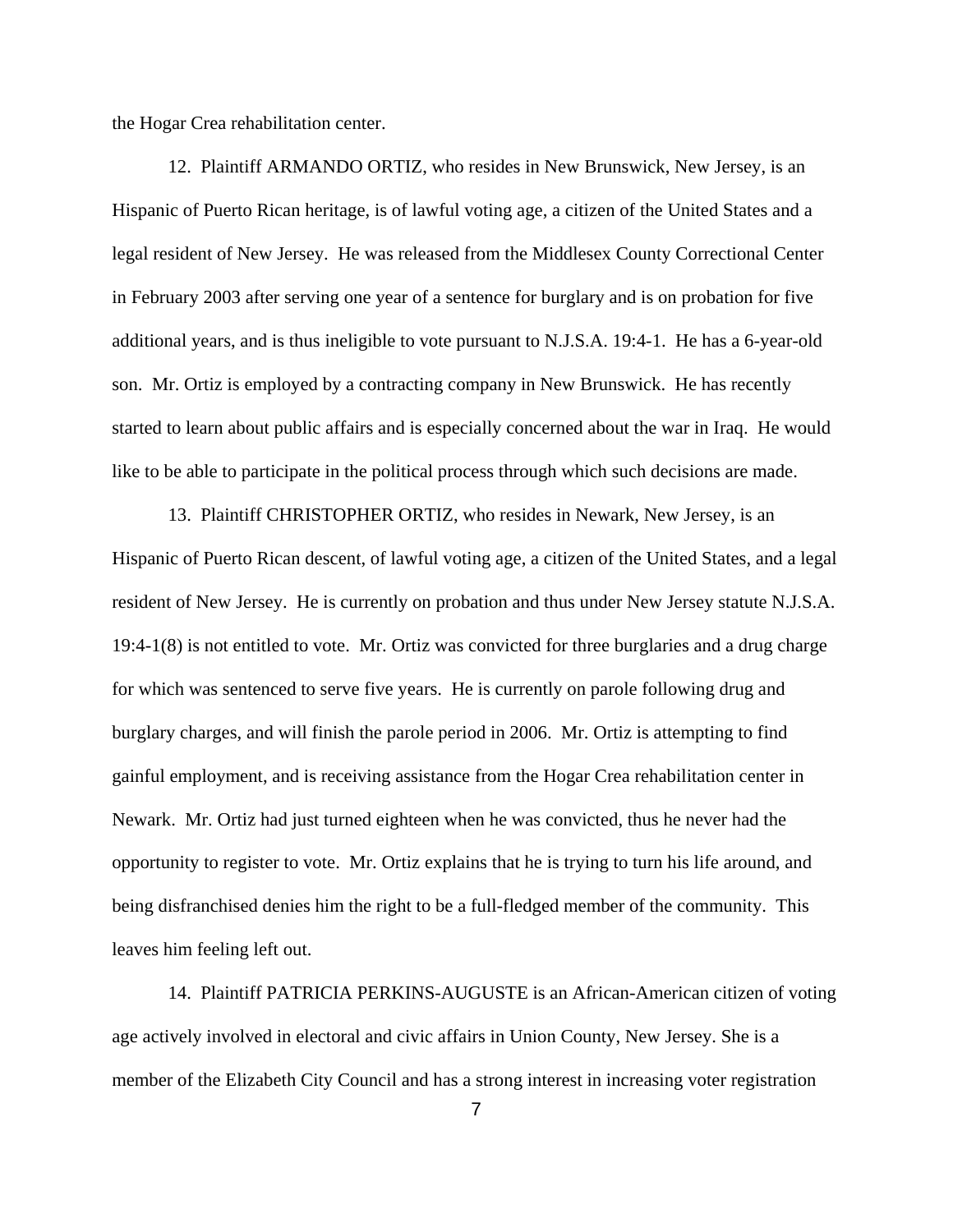and participation among African-Americans in Elizabeth, Union County, and New Jersey in order to advance and protect the ability of members of the African-American community to enjoy life, liberty, safety and happiness as promised by the Constitution of the State of New Jersey.

15. Plaintiff CARLOS J. ALMA is an Hispanic citizen of voting age actively involved in electoral and civic affairs in Union County, New Jersey. He is currently in his fifth year as a member of the Elizabeth City Council, and has a strong interest in increasing voter registration and participation among Hispanics in Union County and New Jersey in order to advance and protect the ability of members of the Latino community to enjoy life, liberty, safety and happiness as promised by the Constitution of the State of New Jersey.

16. The defendant, PETER HARVEY, is the Attorney General of New Jersey, and is responsible for enforcement of N.J.S.A. 19:4-1(8). He is sued in his official capacity.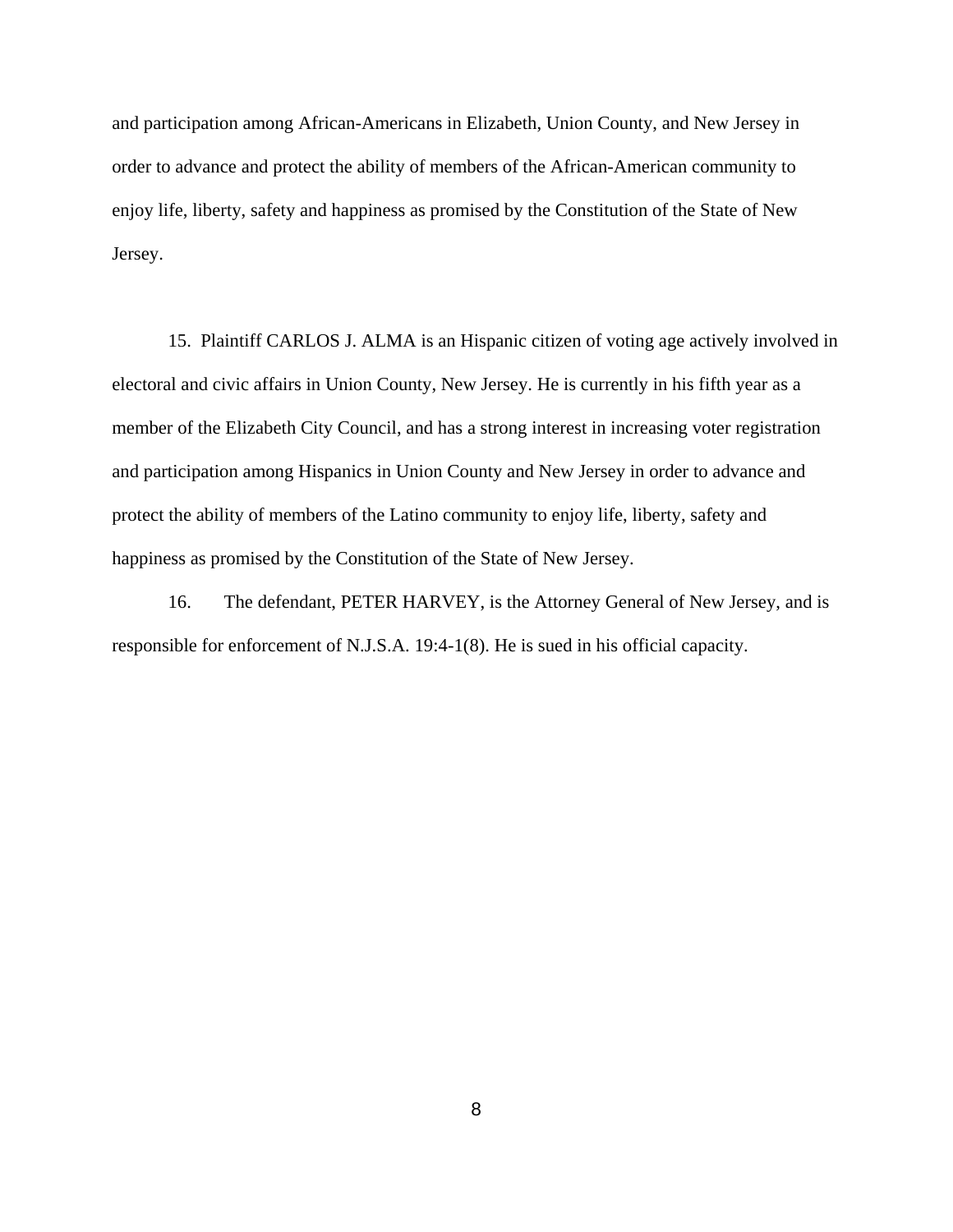#### **CLASS ACTION ALLEGATIONS**

17. Plaintiffs bring this action on their own behalf and on behalf of all other persons similarly situated. Plaintiffs ask the Court to designate this case as a "test case" as provided by *Kronisch v. Howard Savings Bank,* 143 N.J. Super. 423 (App. Div. 1976), or, in the alternative to certify the case as a class action pursuant to R. 4:32-1.

18. The Plaintiff class includes two subclasses: (1) African-American and Hispanic persons of lawful voting age currently on parole or probation in the State of New Jersey as a result of a conviction for an indictable offense and otherwise qualified to vote but for the provisions of N.J.S.A. 19:4-1; (2) all African-American and Hispanic persons who are of lawful voting age, citizens of the United States and qualified to vote in New Jersey, but are denied an equal opportunity to influence the political process in New Jersey because of the disproportionate disfranchisement of African-American and Hispanic persons on parole and probation.

19. The case is appropriate for class action certification in that (1) the Plaintiff classes are so numerous as to make it impractical to bring them all before the Court; (2) there are questions of law and fact regarding the rights of citizens to register and vote and the dilution of minority voting strength which are common to the classes as whole; (3) the claims of the Plaintiffs are typical of the claims of the classes as whole; (4) The Plaintiffs can adequately and fairly represent the interests of the Plaintiff classes; (5) Plaintiffs are not seeking monetary damages which would require consideration of individual circumstances; (6) Defendant has acted on grounds generally applicable to the class, thereby making final injunctive relief appropriate with respect to the class as a whole.

9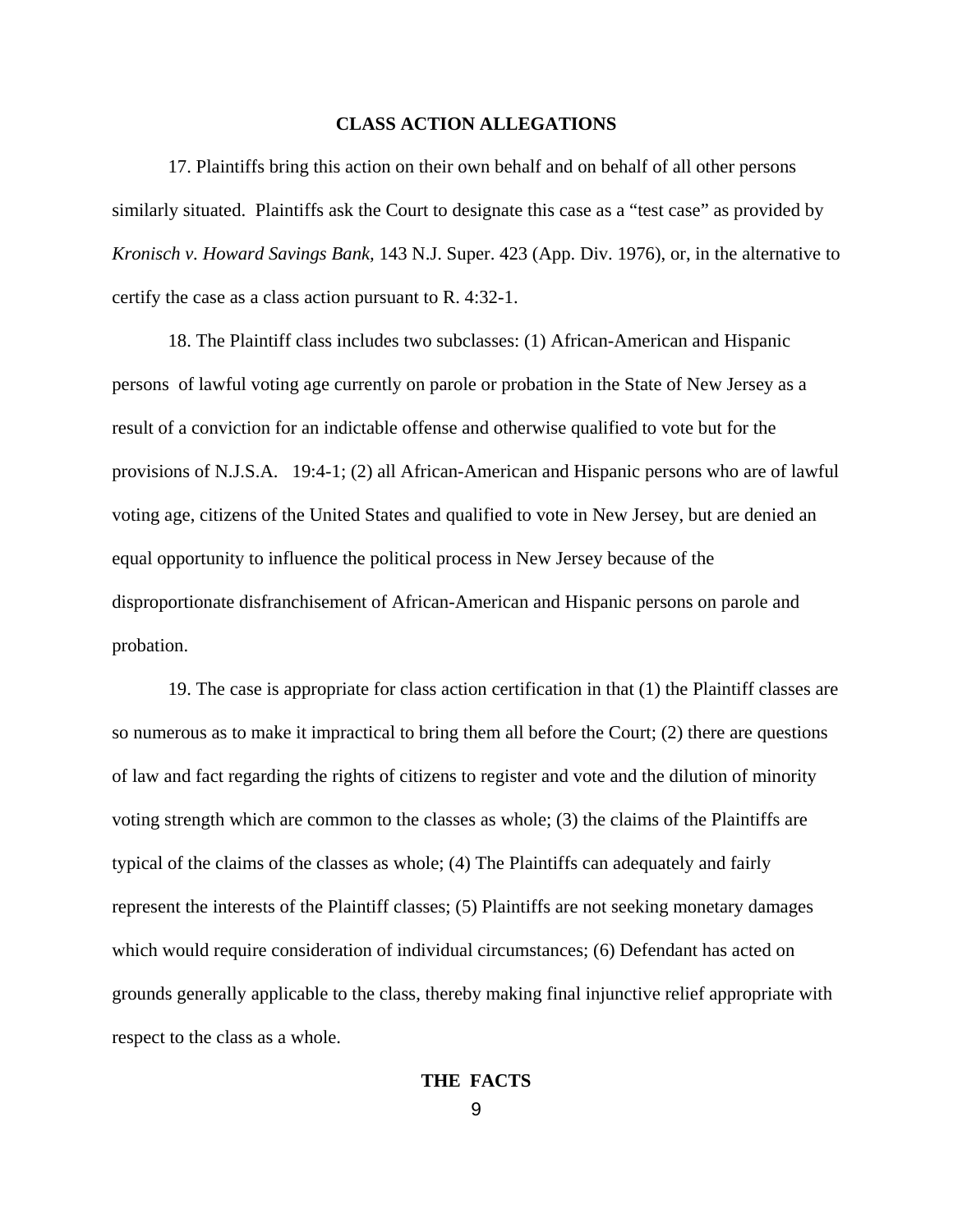# **Racial Disparities in Disfranchisement Rates of African-Americans and Hispanics**

20. In New Jersey, African-Americans and Hispanics are prosecuted, convicted, and sentenced to incarceration at rates substantially greater than non-Hispanic white persons.

21. On information and belief, there were 69,559 individuals in the State of New Jersey on probation for conviction of an indictable offense as of June 30, 2001.

22. On information and belief, there were 12,835 individuals in the State of New Jersey on parole for conviction of an indictable offense as of February 19, 2003.

23. On information and belief, although African-Americans make up approximately 13.6 per cent of New Jersey's overall population (as reported in the 2000 Census), they make up more than 63 per cent of the current prison population, more than 60 per cent of the current parolee population, and approximately 37 per cent of those on probation.

24. On information and belief, although Hispanics make up approximately 13.3 per cent of New Jersey's overall population (as reported in the 2000 Census), they make up approximately 18 per cent of the current prison population, approximately 20 per cent of the current parolee population, and more than 15 per cent of those currently on probation.

25. On information and belief, collectively African-Americans and Hispanics make up 81 percent of the total current prison population, more than 75 per cent of the total current parolee population, and more than 52 per cent of those currently on probation.

26. On information and belief, by contrast non-Hispanic whites make up approximately 72.6 per cent of New Jersey's overall population (as reported in the 2000 Census) and only approximately 19 per cent of New Jersey's current prisoners, approximately 19 per cent of parolees, and approximately 41 per cent of probationers.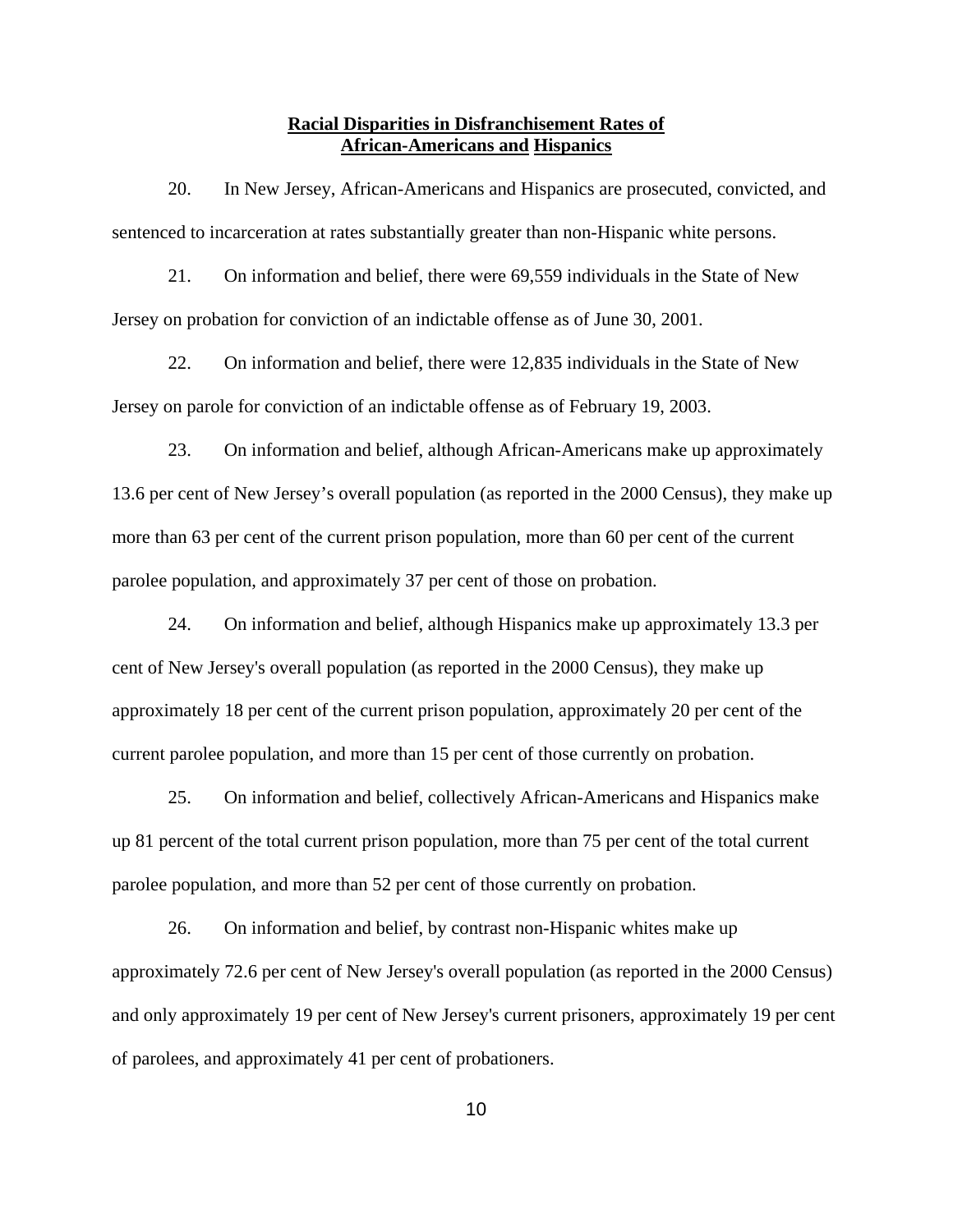27. The disproportionate rate of disfranchisement of African-Americans and Hispanic citizens of New Jersey is, in part, an artifact of the fact that members of those minority groups are arrested, prosecuted, convicted and sentenced to prison in numbers disproportionate to their propensity to commit crimes. Thus, the discriminatory effect of the felon disfranchisement law is actually an extension of the discrimination which is endemic to the criminal justice system.

### **MINORITY VOTE DILUTION**

28. On information and belief, some 46 per cent of those currently denied the right to vote pursuant to N.J.S.A. 19:4-1(8) are African-America, and more than 16 per cent are Hispanic. Collectively, on information and belief, African-Americans and Hispanics comprise more than 62 per cent of those currently denied the right to vote pursuant to N.J.S.A. 19:4-1(8).

29. As determined by a 3-Judge Federal District Court in Page v. Bartels, "the African-American and Hispanic communities [in New Jersey] often vote as a bloc, a fact which may be considered in assessing the ability of either community to elect candidates of its choice." 144 F. Supp. 2d 346, 358 (D. Ct, N.J., 2001)(3-judge court).

30. The disproportionate rates of prosecution, conviction, and incarceration of African-Americans and Hispanics and the resulting disproportionate rates of disfranchisement among these groups has a disparate impact on the ability of Blacks and Hispanics in New Jersey to participate in the political process.

31. As a result of the disproportionate disfranchisement of African-Americans and Hispanics, the voting strength of African-Americans and Hispanics and their ability to elect candidates of their choice in certain state and county elections has been diluted in violation of their equal protection rights embodied in the New Jersey Constitution.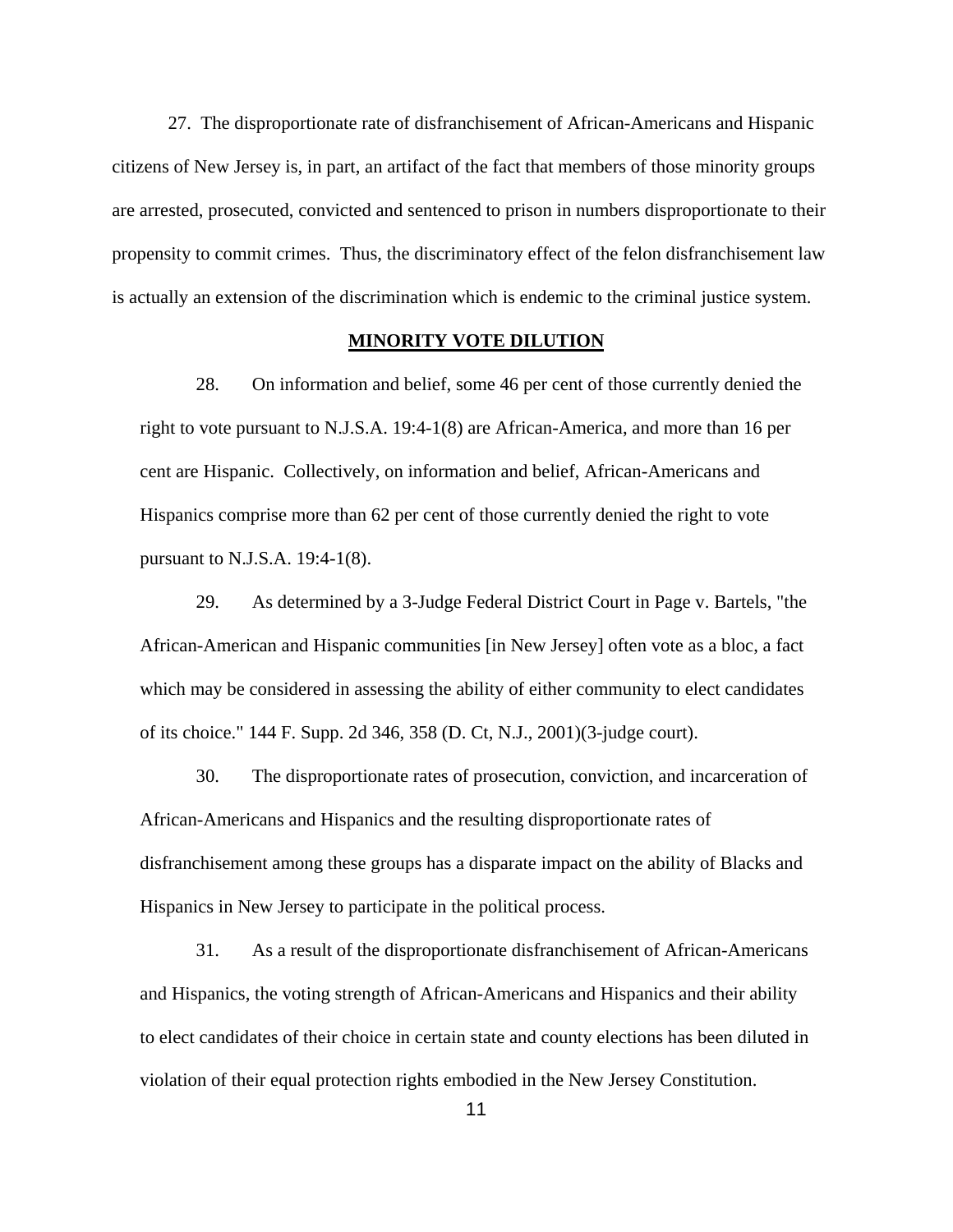# **The Disproportionate Impact of the Felony Disfranchisement Law Results, in Significant Part, From the Discriminatory Operation of the Criminal Justice System in New Jersey**

 32. The disproportionate disfranchisement of African-Americans and Hispanics results in part from the disproportionate rate at which African-Americans and Hispanics are investigated, arrested, prosecuted, convicted, and incarcerated within the New Jersey criminal justice system.

 33. The disproportionate rate at which African-Americans and Hispanics are arrested, prosecuted, convicted, and incarcerated reflects racial discrimination endemic to the New Jersey criminal justice system. The wide latitude given to individual police officers, prosecutors, judges, and juries to exercise discretion allows discriminatory animus and racial stereotypes to influence the administration of the criminal laws of New Jersey to the detriment of African-Americans and Hispanics.

 34. In particular, African-Americans are substantially more likely to be stopped by the police while driving on New Jersey roads and highways than are whites - a disproportionate likelihood that has no other explanation than the conscious or unconscious decisions of police officers to especially target African-American motorists. For example, statistics compiled by the New Jersey State Police between 1994 and 1998 show that four out of every ten stops made by State Police attached to the Moorestown and Cranbury stations involved a minority motorist. Most significantly, the rate of traffic stops targeting minority motorists escalated substantially as police officers were allowed discretion as to whom to stop. For example, the Radar Unit (which stops vehicles according to radar monitoring) issued 18 per cent of its tickets to African-Americans, while the Patrol Unit (which exercises discretion in traffic stops) issued over 34 per cent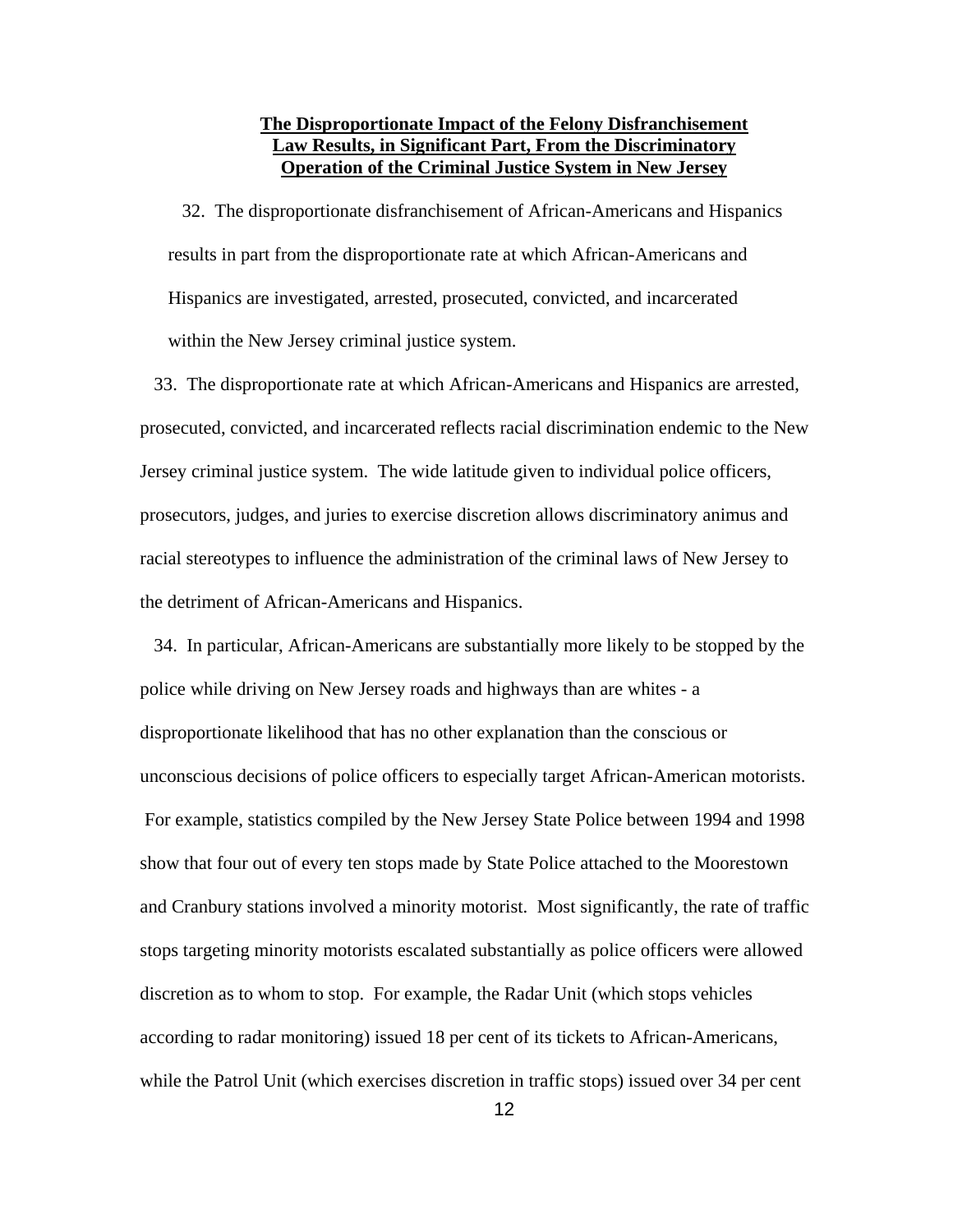of its tickets to African-Americans. South of Exit 3, the Radar unit issued 19.1 per cent of its tickets to African-Americans, while the Patrol Unit issued 43.8 per cent of its tickets to African-Americans. With the increase in discretion granted to police officers, the rate of traffic stops of African-Americans increased dramatically in comparison to stops based on neutral data such as radar readings. This demonstrates the prevalence of conscious or unconscious profiling in decisions by police about which persons to be subject to stops and investigations.

 35. African-Americans and Hispanics are substantially more likely to be subject to a consent search that whites. According to statistics compiled by the State Police between 1994 and 1998, nearly eight out of every ten consent searches conducted by State Police attached to the Moorestown and Cranbury stations involved minority motorists.

 36. Similar disparities exist throughout the administration of the criminal justice system, as officially acknowledged by the state's courts, state police and Attorney General's office:

(A) In *State v. Soto*, the Court found that "defendants have proven at least a *de facto* policy on the part of the State Police out of the Moorestown Station of targeting blacks for investigation and arrest ... The statistical disparities and standard deviations revealed are stark indeed.... The utter failure of the State Police hierarchy to monitor and control a crackdown program like DITU or investigate the many claims of institutional discrimination manifests its indifference if not acceptance." 324 N.J. Super. 66, 84-85 (Law Div., Gloucester County, 1996).

(B) The findings of the Court in *Soto* were acknowledged and expanded upon in the "Interim Report of the State Police Review team Regarding Allegations of Racial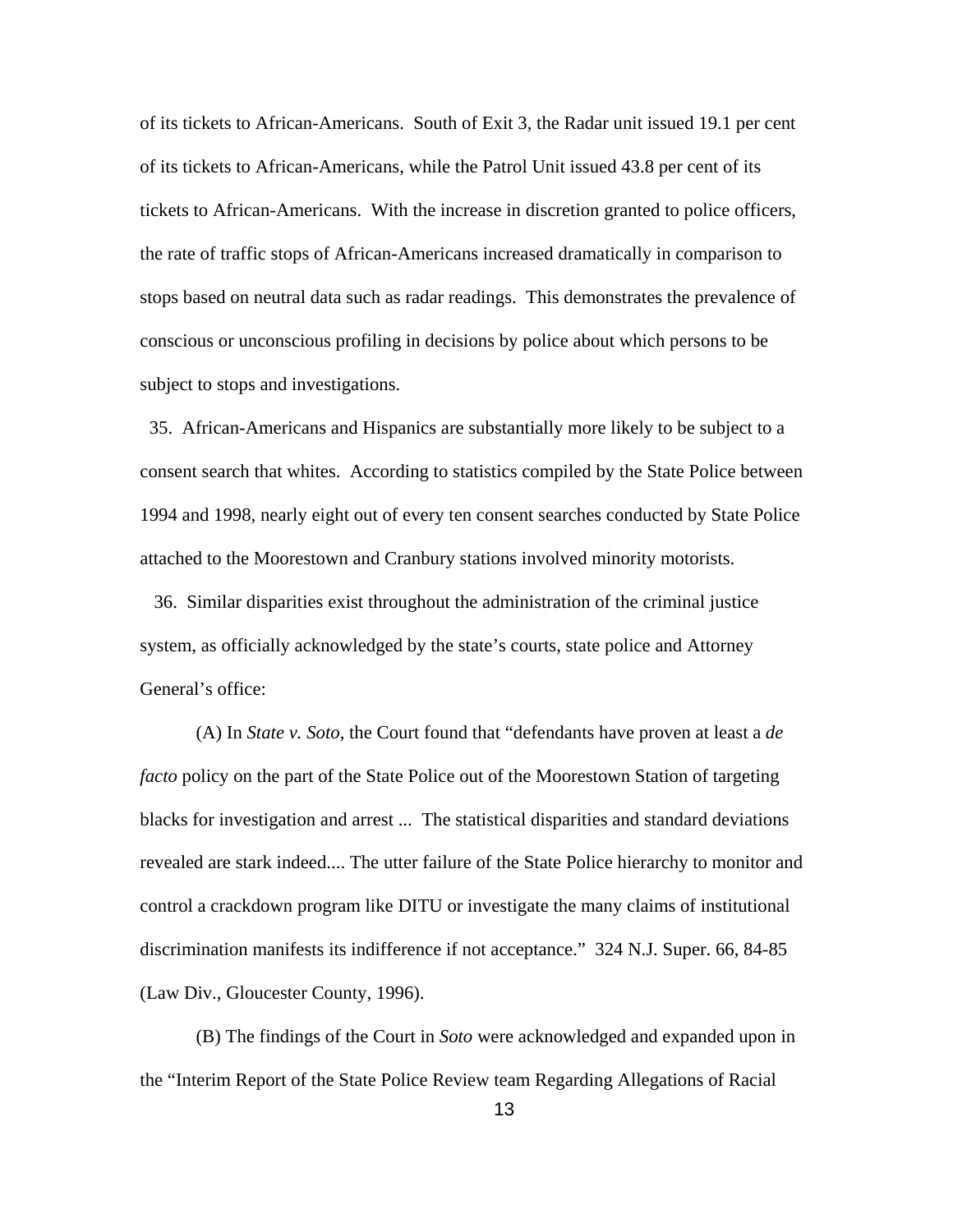Profiling" issued by Attorney General Peter Veniero on April 20, 1999. That Report found:

(1) "[T]he underlying conditions that foster disparate treatment of minorities have existed for decades in New Jersey ... and will not be changed overnight." (at page 6)

(2) "Despite these efforts and official policies to address the issue of racial profiling, based upon the information that we reviewed, minority motorists have been treated differently than non-minority motorists during the course of traffic stops in the New Jersey Turnpike. For the reasons set out in this report we conclude that the problem of disparate treatment is real not imagined." (at p. 7-8)

(3) "We are thus presented with data that suggest that minority motorists are disproportionately subject to searches (eight out of every ten consent searches conducted by troopers assigned to the Moorestown and Cranbury stations involved minority motorists)." (at p. 9)

(4) In the period from 1996 to 1998, the State Police from the Newark, Moorestown and Cranbury stations made a total of 2,871 arrests for "more serious offenses" (generally excluding traffic, including drunk driving arrests). Of these, 932 (32.5% involved white persons; 1,772 (61.7%) involved black persons, and 167 (5.8%) involved persons of other races. (at p. 27) As the Report then noted: "The fact that the arrest rates for whites was comparatively low does not mean that white motorists are less likely to be transporting drugs, but that they were less likely to be suspected of being drug traffickers in the first place, and, thus, less likely to be subjected to probing investigative tactics designed to confirm suspicions of criminal activity such as, notably, being asked to consent to a search." (at p. 32)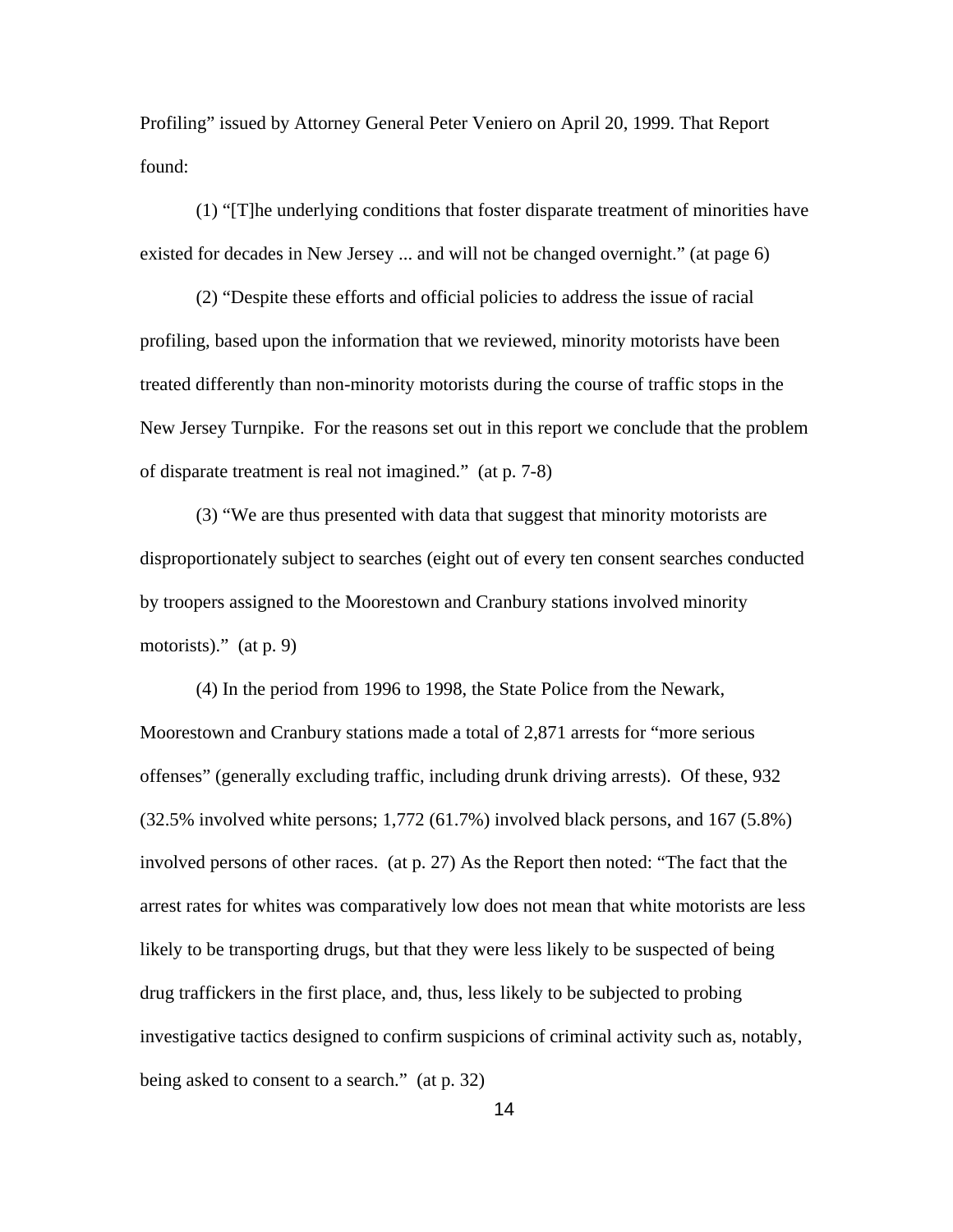(c) Despite efforts by the State Police to curb racial profiling, the practice has continued into the  $21<sup>st</sup>$  Century, according to the testimony of Attorney General John Farmer before the Senate Judiciary Committee on April 3, 2001. For example, Farmer testified that a study of Troop D in early 2001 showed that white drivers were subjected to consent searches 19 per cent of the time, while blacks were at 53 per cent and Hispanics at 25 per cent. "Thus, blacks and Hispanics were subjected to consent searches at rates higher than their presence on the road and higher than their stop rates." (at p. 16)

 37. The increasing use of incarceration for drug offenders, many of whom are arrested as a result of police encounters which disproportionately focus on members of the minority community, has had an especially disproportionate impact on African-Americans and Hispanics, even though African-Americans and Hispanics do not use illegal drugs any more frequently than whites. On information and belief, back in 1982, 12 per cent of the state's prisoners were drug offenders, and 31 per cent of the inmates were white. In 2001, 34 per cent of the state's prison population were drug offenders and only 18 per cent of the prison population was white, a ratio attributed by the New Jersey Department of Corrections to the impact of the 1986 Comprehensive Drug Reform Act, which led to targeting of inner-city neighborhoods where the population is overwhelmingly minority.

38. On information and belief, between 1986 and 1999, the rate at which African-Americans were incarcerated for drug offenses increased by 475 percent, while the rate at which whites were incarcerated for drug offenses increased by only 112 percent.

39. On information and belief, young people of color have particularly suffered from disparate incarceration for drug offenses – and suffer the consequences of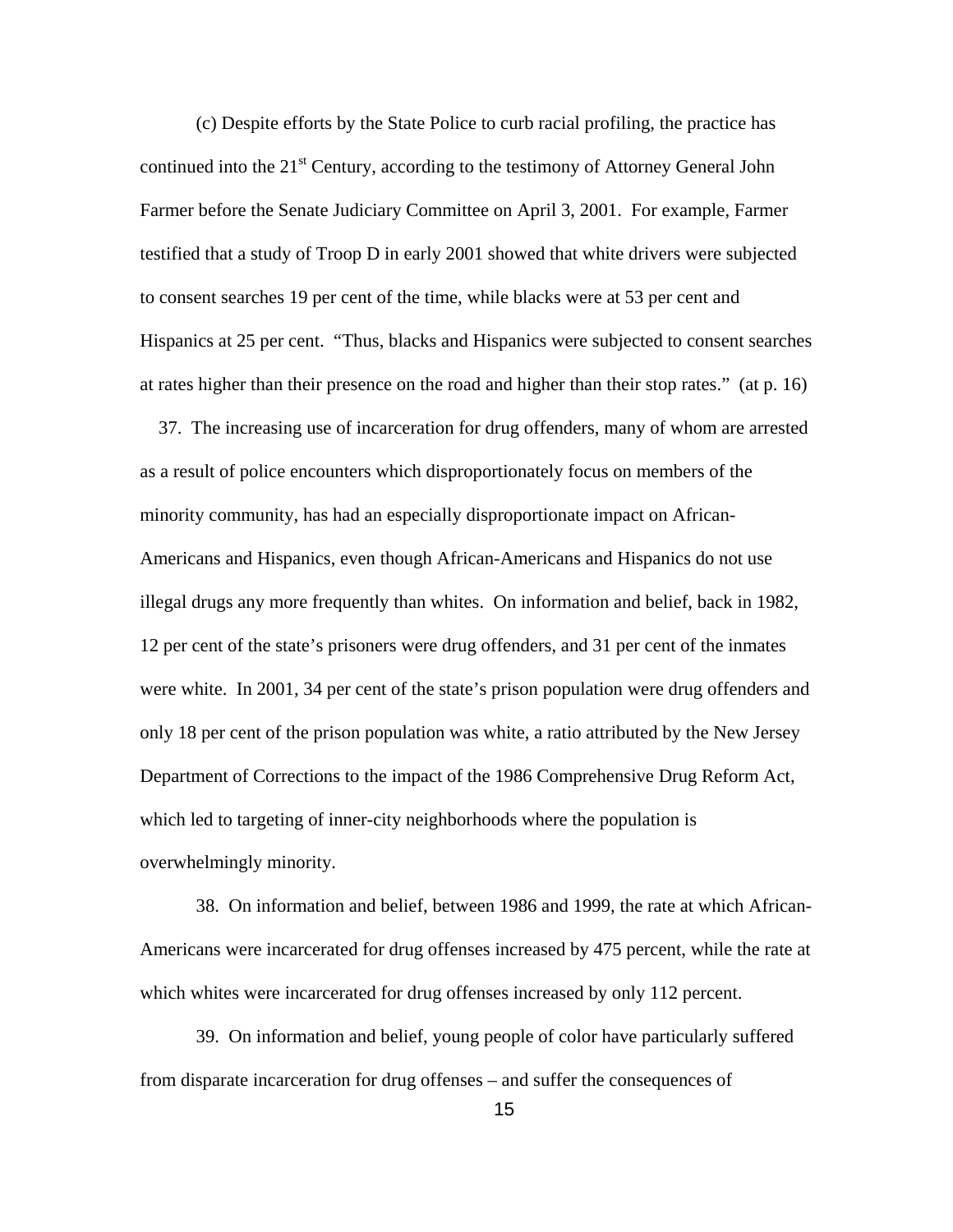disfranchisement when on parole and probation. The rate of increase of imprisonment between 1986 and 1999 for African-American youth was 646 per cent, compared to 186 per cent for white youths. The result is that an entire generation of minority youths is not being educated about the responsibilities and participatory benefits of voting. This will perpetuate a culture of non-participation in future generations.

40. National research shows that whites and African-Americans use illegal drugs at similar rates. According to the U.S. Department of Health and Human Services, Substance Abuse and Mental Health Services Administration (SAMHSA), in 2002, 8.5 percent of whites, and 9.7 percent of African-Americans reported using illegal drugs in the preceding month, and 9.3 percent of whites, and 9.5 percent of African-Americans reported themselves to be dependent on an illicit substance.\_ In New Jersey, a survey is conducted every three years by the New Jersey Division of Criminal Justice among high school students, leading to the publication of results under the title, "Drug and Alcohol Use Among New Jersey High School Students." The last such report, issued in 1999, indicates consistently higher percentage rates of reported usage of illicit substances by white New Jersey high school students than African American and Hispanic high school students. For example, 46.7 percent of white high school students reported marijuana use, 40.1 percent of African American high school students, and 36.3 percent of Hispanic high school students reported such use. 8.6 percent of white high school students reported cocaine use, while 2.4 percent of African American students and 6.4 percent of Hispanic students reported cocaine use.

41. Felon disfranchisement perpetuates and compounds the harm caused by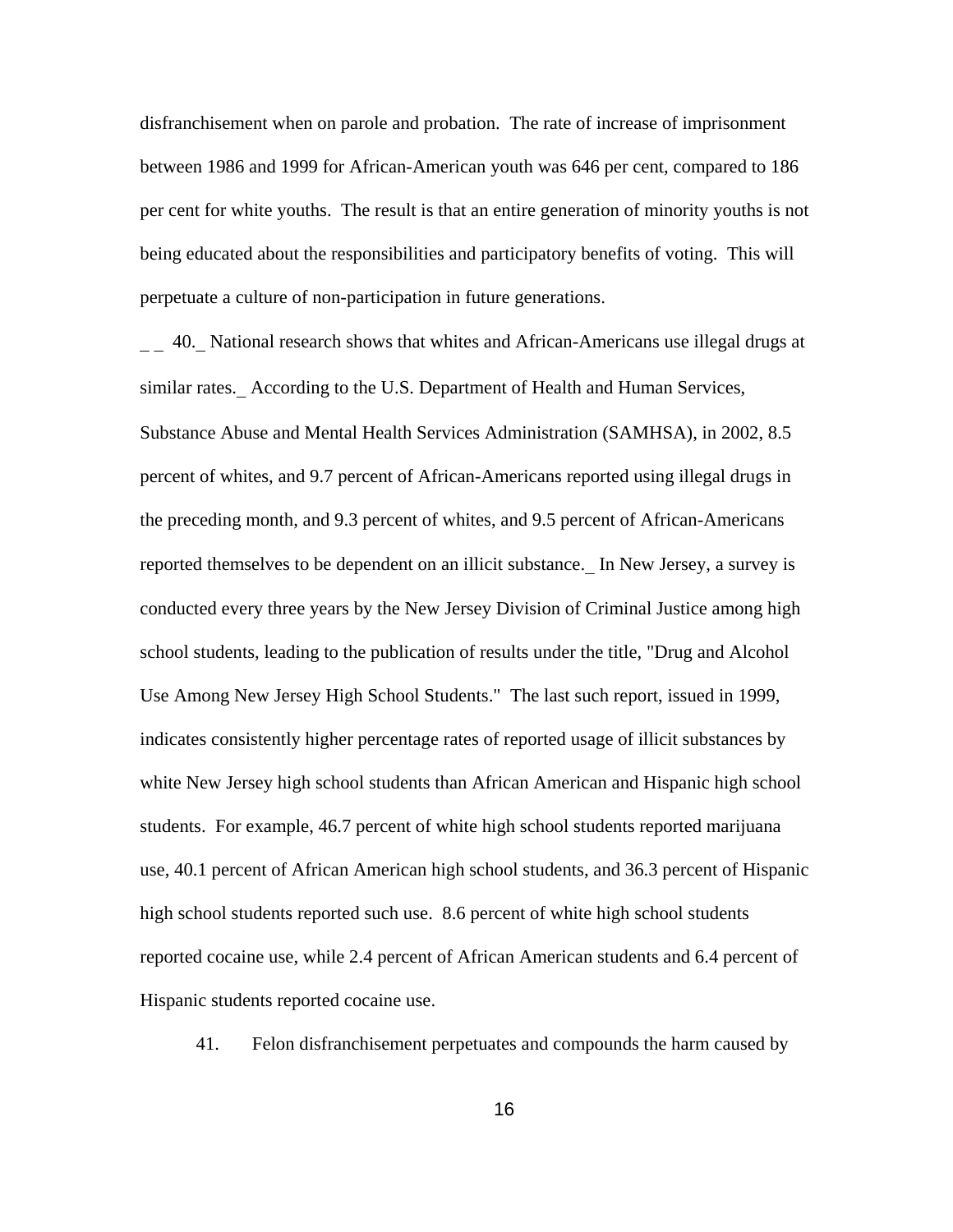discrimination in the New Jersey criminal justice system.

42. The disadvantage suffered by African-Americans and Hispanics from felon disfranchisement is a consequence of closely related governmental action that is discriminatory. The disadvantage is the fruit of governmental toleration, if not encouragement, of discrimination, and, accordingly, must bear a heavier burden of justification than a law that only incidentally disadvantages African-Americans and Hispanics.

### **Felon Disfranchisement Does Not Further State Interests**

43. Over the past 150 years, voting restrictions in the United States have been progressively eliminated and the principle of universal suffrage has been affirmed. Depriving citizens of the right to vote should only occur when there is a compelling state reason and only to the extent that those reasons are furthered. The state cannot show a compelling interest in disfranchising persons on parole and probation.

44. Felon disfranchisement conflicts with the general purposes of the provisions governing the sentencing of offenders codified in Title 2C of the New Jersey Code of Criminal Justice. N.J. Stat. § 2C:1-2(b) (2002). Specifically, disfranchisement hinders the rehabilitation of offenders. Disfranchisement causes an isolation and alienation from society which contravenes the rehabilitation and social reentry process. Furthermore, application of N.J.S.A. 19:4-1 to persons on parole and probation fails to "safeguard offenders against . . . arbitrary punishment" and fails to "differentiate among offenders with a view to a just individualization in their treatment". N.J. Stat. §  $2C:1-2(b)(4),(6)$ .

# **FIRST CLAIM FOR RELIEF**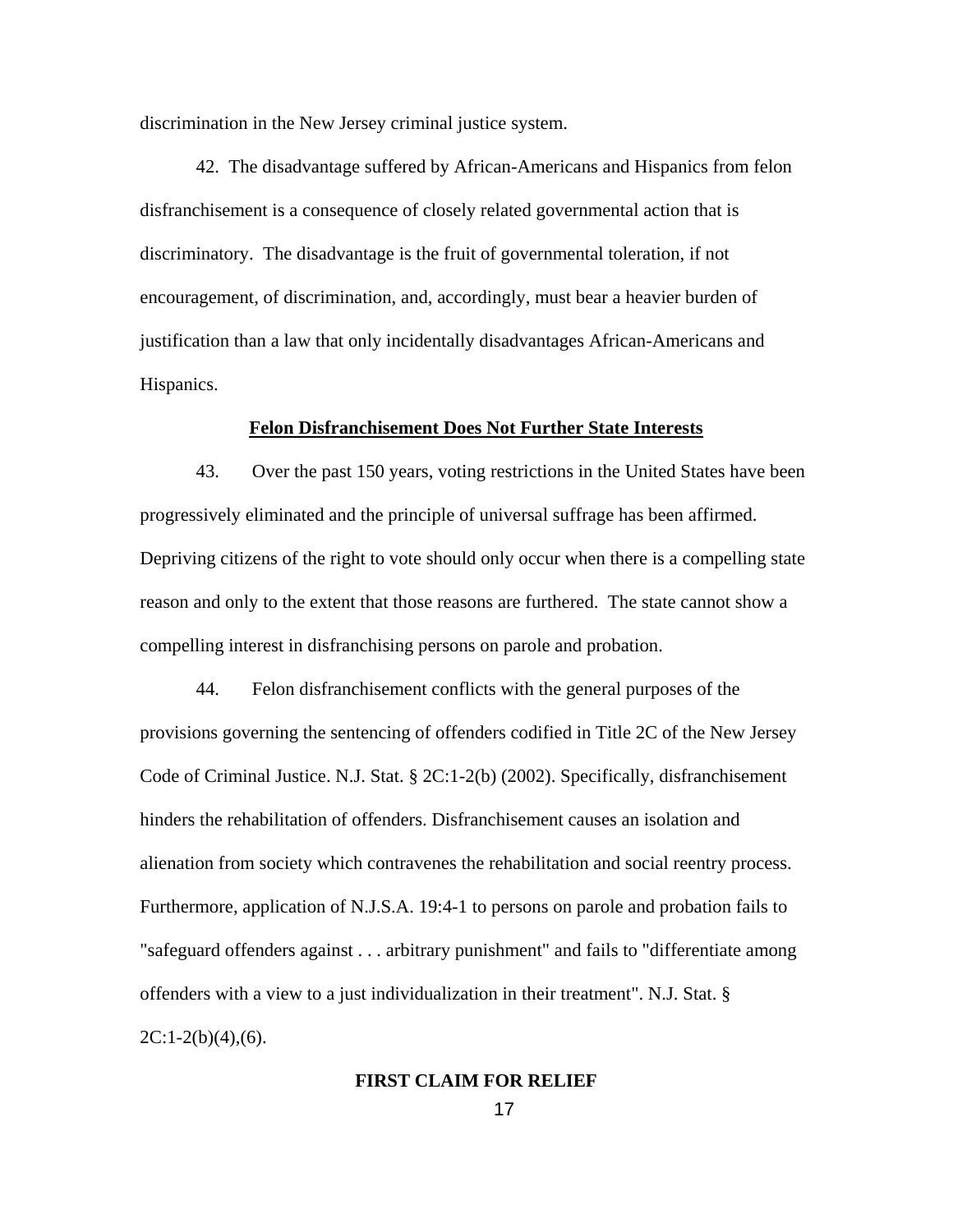45. Plaintiffs hereby reallege and incorporate by reference the allegations of Paragraphs 1 through 45 above.

46. The disfranchisement of persons on parole and probation under N.J.S.A. 19:4-1 has a disparate and disproportionate impact on African-Americans and Hispanics, and thereby violates the guarantee of Equal Protection of the Laws embodied in the New Jersey Constitution.

47. The application of N.J.S.A. 19:4-1 denies the minority community in New Jersey, consisting of persons of African-American and Latino dissent, an equal opportunity to participate in the electoral process, including the ability to elect to public office candidates of their choice and to maximize their influence on public policy decision making, all in violation of the guarantee of Equal Protection of the Laws embodied in the New Jersey Constitution. In fact, the state interest in rehabilitation of offenders codified in N.J.S.A. 2C:1-2(b) negates any claim that disfranchisement of persons on parole and probation serves a legitimate government interest.

48. The State of New Jersey has no compelling interest to justify the effects of N.J.S.A. 19-4-1.

49. Plaintiffs and the communities represented by the organizational plaintiffs are suffering irreparable injury and have no adequate remedy at law.

# **SECOND CLAIM FOR RELIEF**

50. Plaintiffs hereby reallege and incorporate by reference the allegations of Paragraphs 1 through 50 above.

51. The disfranchisement of persons on parole and probation pursuant to N.J.S.A. 19:4-1 has a grossly disproportionate impact on African-Americans and Hispanics.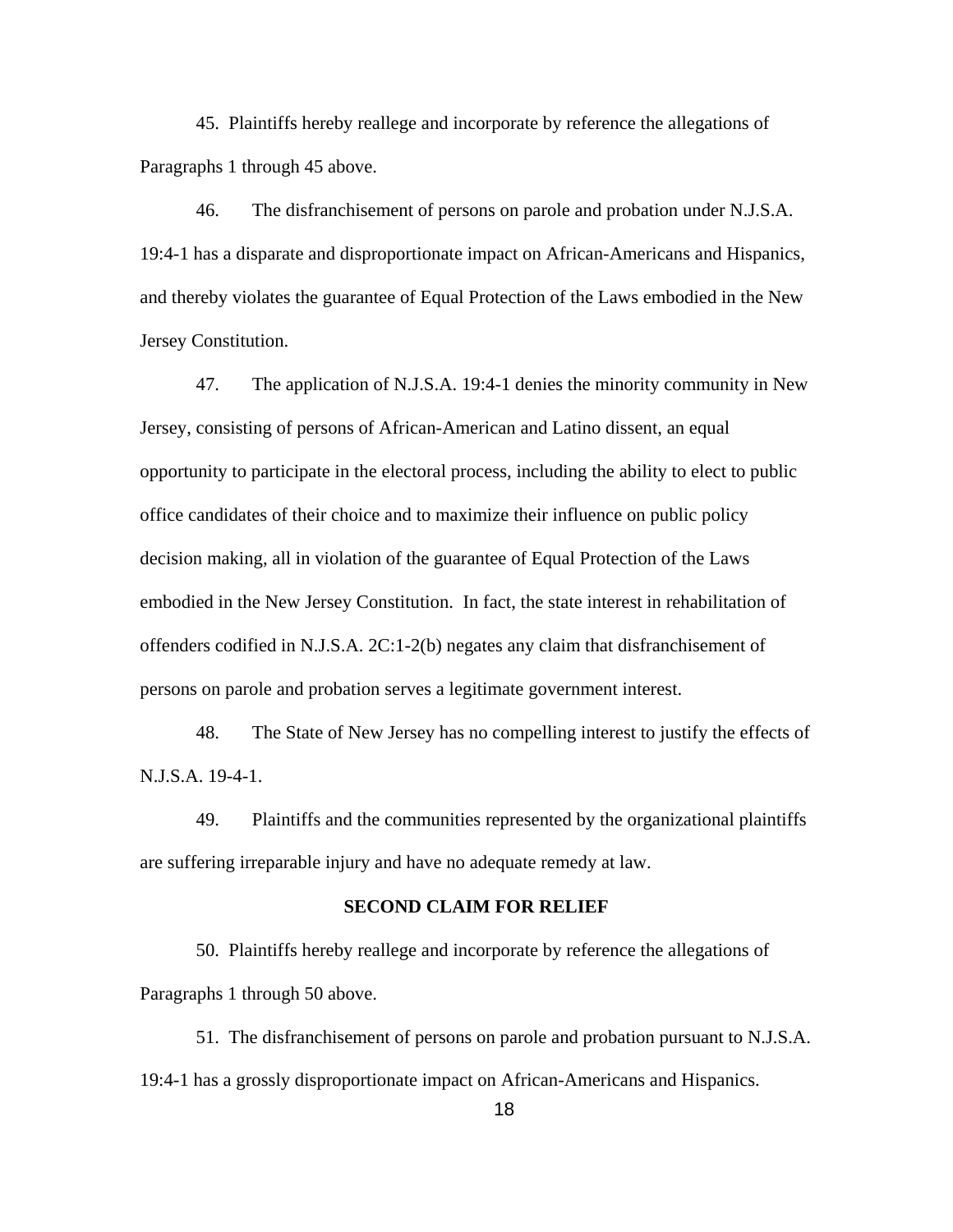52. As a result such persons are denied an equal opportunity to participate in the political process in New Jersey.

53. The discriminatory impact of New Jersey's felony disfranchisement law serves to deny African-Americans and Hispanics on parole and probation the Equal Protection of the Laws guaranteed by the New Jersey Constitution.

### **THIRD CLAIM FOR RELIEF**

54. Plaintiffs reallege and incorporate by reference the allegations of paragraphs 1 through 54 above.

55. N.J.S.A. 19:4-1 violates customary international law because it denies persons who are on parole or on probation for conviction of an indictable offense the right to vote and has a disparate impact on African-Americans and Hispanics on account of their race, color, descent or national or ethnic origin.

56. As a result of N.J.S.A. 19:4-1, Plaintiffs are denied the enjoyment of guaranteed political rights, such as the right to vote and participate in the political process without regard to race or ethnicity, in violation of customary international law.

#### **PRAYER FOR RELIEF**

WHEREFORE, Plaintiffs respectfully ask this Court

(1) To declare that the application of N.J.S.A. 19:4-1 to persons on parole and probation denies the Equal Protection of the Laws to the minority community in New Jersey consisting of persons of African-American and Hispanic descent;

(2) To enter a preliminary and permanent injunction forbidding Defendant, his agents and representatives from enforcing N.J.S.A. 19:4-1 against persons on parole and probation in New Jersey, and directing said Defendant to instruct the various persons